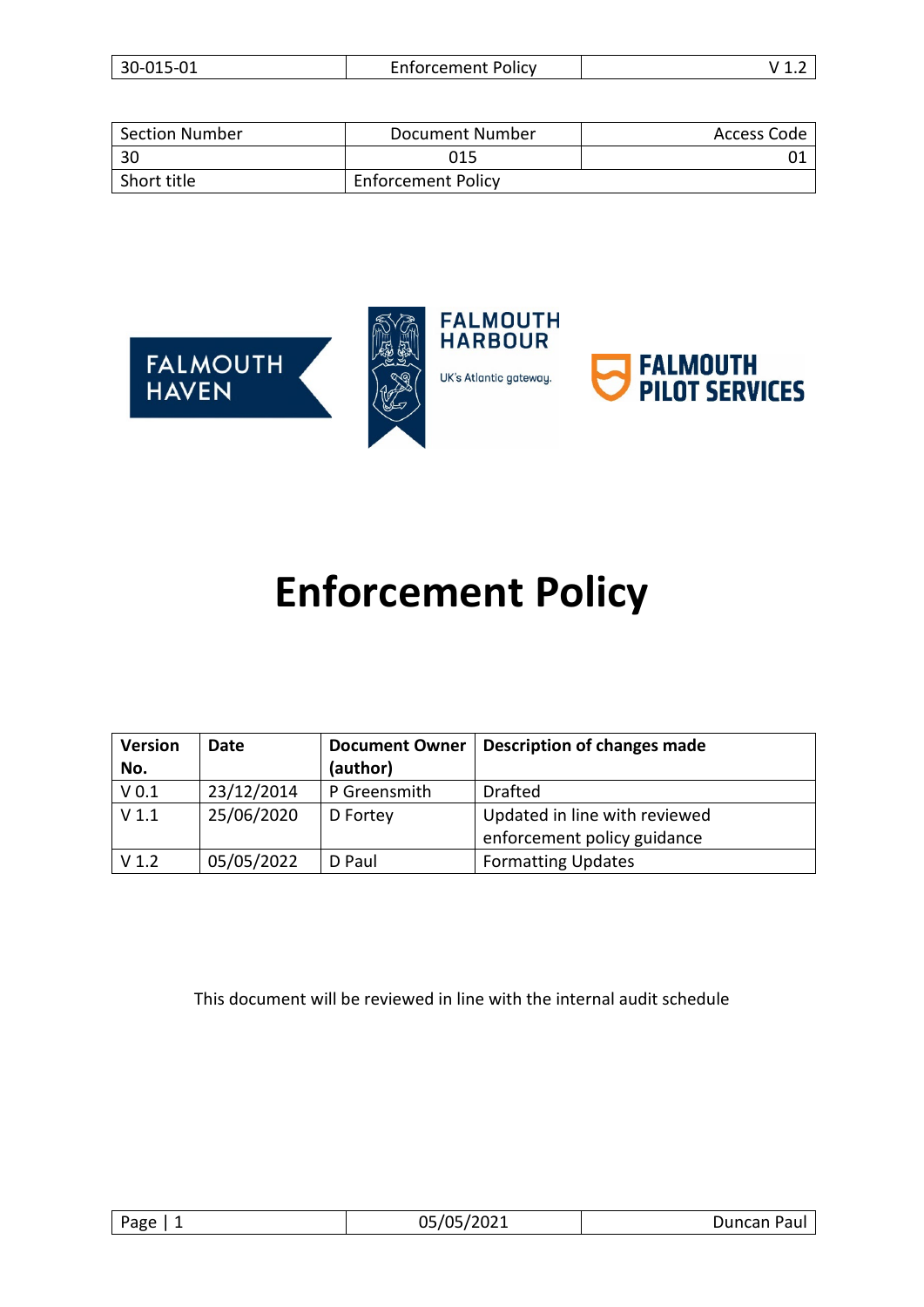Falmouth Harbour Commissioners undertake to investigate all incidents reported to them where it is practicable to do so and it appears that a breach of legislation may have occurred.

Investigations will be undertaken in accordance with a written procedure and will determine whether there is a case to answer in respect of a breach of legislation.

Where it is considered by the Harbour Master that there is a case to answer, they will review the evidence available and decide whether to bring the matter to the attention of the Commissioners for their consideration.

Falmouth Harbour Commissioners are a statutory Harbour Authority and have powers to make byelaws and directions which have legal force. Contravention of these may result in prosecution through the Magistrates Court.

The Commissioners may consider prosecution from time to time using other legislation such as the Merchant Shipping Act, the international regulations for Prevention of Collision at Sea and the Pilotage act should it be considered in the public interest to do so.

In making decisions about enforcement action, the Commissioners will act in wider public interest with a primary aim of securing a safe and pollution free environment.

# **ENFORCEMENT ACTION**

Enforcement action can take the form of;

- (a) A warning.
- (b) Suspension or revocation of a licence issued in accordance with a bye-law.
- (c) A formal Caution.
- (d) Prosecution.
- (e) A combination of any of the above.

# **FACTORS FOR CONSIDERATION**

In considering the appropriate enforcement action, the Commissioners will take into account the following:

- (a) The risk of harm to the public and others.
- (b) What is in the public interest.
- (c) The seriousness of the complaint.
- (d) The explanation of the alleged offender.
- (e) Whether the matter is a recurrence.
- (f) Whether there have been other contraventions of Bye-laws or Legislation.
- (g) The willingness of the alleged offender to prevent a recurrence of the incident.
- (h) The availability of witnesses.
- (i) The reliability of witnesses.
- (j) The sufficiency of evidence.

| Page | 05/05/2021 | Duncan Paul |
|------|------------|-------------|